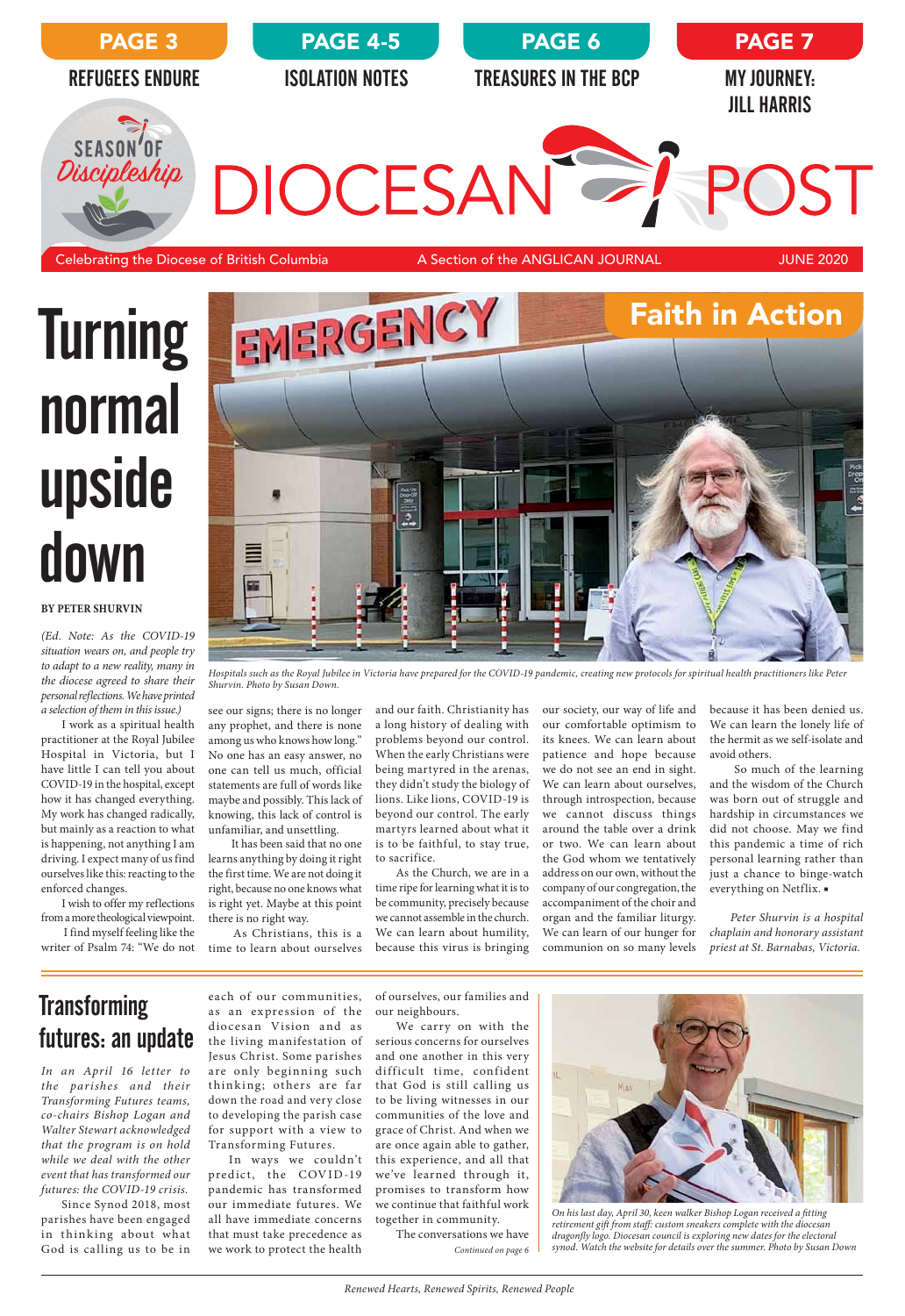# Wondering about the church after COVID-19



### **Dean's Corner BY THE VERY REV'D ANSLEY TUCKER**

If only I had a dollar for every time someone has said that we will never be the same after COVID-19! Truly, in all sectors of society, many plans, predictions and expenditures have been put on hold, while we stand back, wait and see. Perhaps you too have found yourself wondering how we as a church might be different, and what insights or changed behaviours will have sticking power.

Here are a few ideas and ruminations, in no particular order. I hope you have more, and that you will share them.

• I wonder what we are learning about our beloved buildings.

On the one hand, we've amazed ourselves at how much we've been able to accomplish without them. At the same time, we've realized why sacred space is important: it is our shared touchstone, the place where our vows have been witnessed, sins forgiven, prayers heard, tears shed, and nourishment provided.

• I've noticed how our virtual coffee hours have successfully pressed us, first, into identifying ourselves (putting on a nametag), and second, into stepping outside our usual small cliques and chitchat, and actually interacting with the other 20 people on the call. I wonder if we will continue to "do coffee better" on our return?

• I wonder if the constant emphasis on what is and is not

"essential" will make us better at managing the distinction between what we want, and what we really need. Might we consume less?

- I wonder if we will have a deeper appreciation for those whom society typically underpays or casts as servants rather than the backbone of our wellbeing – grocery clerks, transit drivers, garbage collectors, personal care assistants. Or will they continue to be bit players in our own drama?
- Will we remember that we were ashamed of our warehousing of the elderly, and frightened by the consequences of our leaving the addicted and homeless poor to their own devices?
- I wonder if our liturgical exchange of the Peace will recover some of its original and deep meaning – not as a social greeting all round, but an intentional (and none-too-huggy) offering of Christ's own reconciling peace to the other, so that we can break bread together as an unfractured community.

• Might we have gained a modicum of humility in terms of our relationship with the rest of the created order? I wonder if we will remember that the human race was brought to its knees by a tiny protein we couldn't even see, and that we are but part of, rather than in charge of, a complex ecosystem?

- **doctors' offices**
- **seniors' centres**
- **libraries**
- **hospitals**

• I wonder if the months-long practice of living locally, and the fear of unknown global influences, will keep us closer to home, rooted in our local economy and mindful of our local watershed.

- I wonder how long it will be before we feel safe with each other.
- I wonder if anything will really change.

#### I hope so. ■

*M. Ansley Tucker is rector of Christ Church Cathedral and dean of Columbia. She is also the interim diocese administrator.*

### **Personnel**

*Renewed Hearts, Renewed Spirits, Renewed People*

**New Submission Deadlines**

January issue - November 25 February issue - December 25 March issue - January 25 April issue - February 25 May issue - March 25 June issue - April 25 September issue - July 25 October issue - August 25 November issue - September 25 December issue - October 25

**All material is subject to editing.**

#### **Submissions**

News, letters and other articles are welcome. Please limit articles to 500 words and letters to 200 words. Submissions must include name and contact information of the author.

Pictures must be a resolution of 300 DPI and in sharp focus. Clearly and accurately identify the name of all subjects as well as the person who took the picture.

#### **Subscription Changes**

To subscribe please email circulation@national. anglican.ca or write to Diocesan Post c/o Anglican Journal, 80 Hayden Street, Toronto ON M4Y 3G2 or phone 416-924-9199 ext 241 or complete the online form at anglicanjournal.com and click "Subscribe"

**Volume 54, No 6**

Published by the Anglican Diocese of British Columbia ten times a year from September to June as a section of the *Anglican Journal*.

 **Editor:** Susan Down **Ad Manager:** Angela Rush thediocesanpost.ads@gmail.com

**Address:** 900 Vancouver Street, Victoria, BC V8V 3V7 **Editorial E-mail:** thepost@bc.anglican.ca **Online:** bc.anglican.ca/the-diocesan-post *The Post* is printed and mailed by Webnews Printing Inc., North York, ON

*Some costs associated with the production of the* Anglican Journal *and the* Diocesan Post *are offset by parish contributions to the diocese. In return, parishioners receive a copy of the* Anglican Journal*, including the* Diocesan Post *at no cost. Other subscriptions: \$20/10 issues or \$2/issue. The* Anglican Journal *and* Diocesan Post *do not share subscription lists with outside organizations or businesses.*

### FOR DIOCESAN POST AD RATES VISIT US ONLINE

www.bc.anglican.ca/diocesan-post

# PASS THE POST HELP US SPREAD THE GOOD NEWS



When you've finished with your copy of the Diocesan Post, leave it in public places where others can enjoy it.

DIOCESAN TPO Transforming **Futures** 

**MARK AND A** 



# Diocesan<sup>2</sup>

www.anglicanfoundation.org Do you know someone who is being ordained or someone celebrating an ordination anniversary? Give them a Clergy Bear with surplice and stole in a colour of your choice.

WEB EXCLUSIVES TO ACCESS ADDITIONAL DIOCESAN POST STORIES GO TO www.bc.anglican.ca/diocesan-post

*I wonder how long it will be before we feel safe with each other*

*I wonder if we will remember that the human race was brought to its knees by a tiny protein we couldn't even see*

**Retirement** The Reverend Dimas Canjura, incumbent to Holy Trinity, Sooke, effective July 1, 2020.

Jacquie Nevins, archivist, effective April 30, 2020.

# ANGLICANY<br>FOUNDATION OF CANADA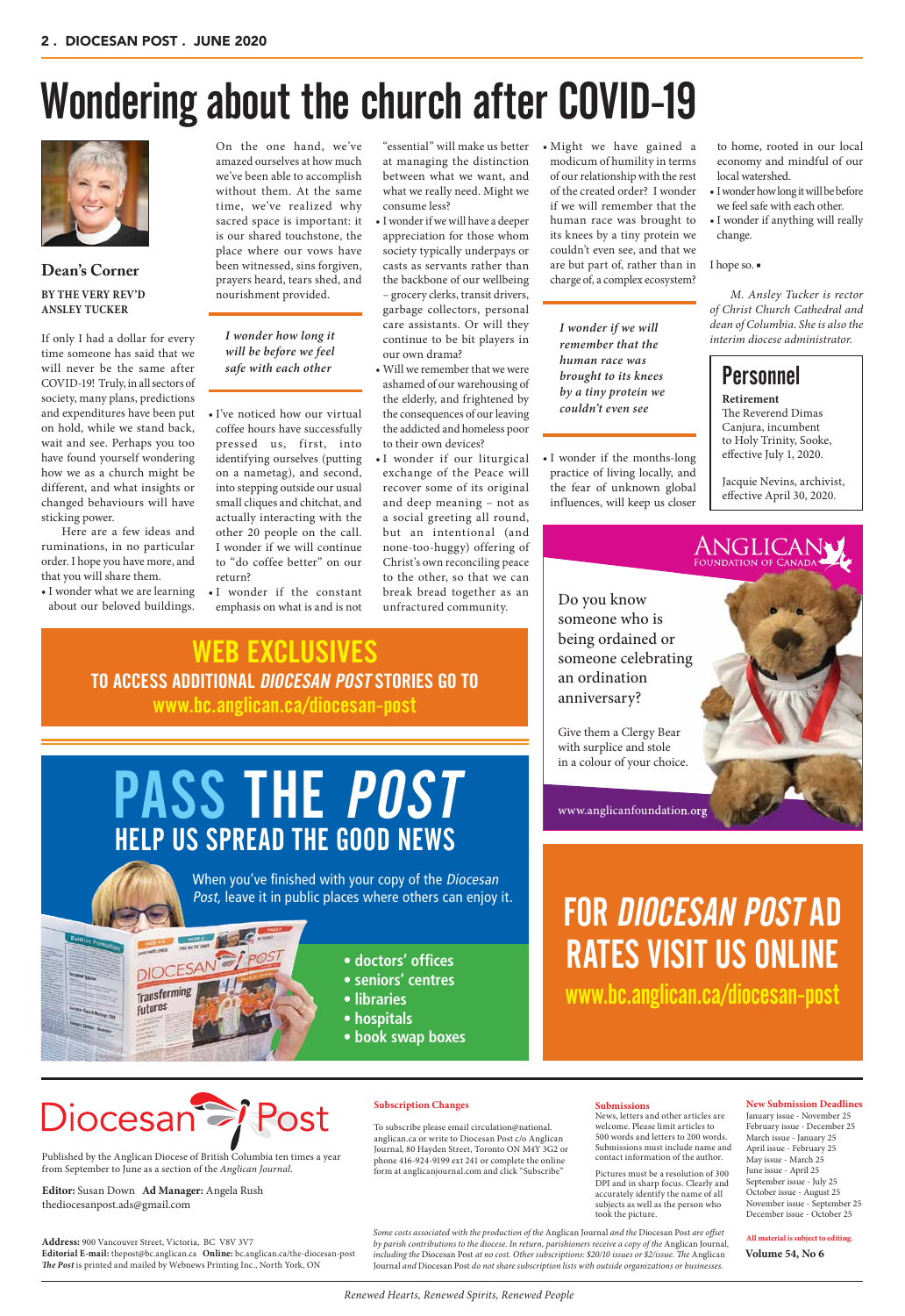Appointed diocesan archivist in 2008, Jacquie Nevins served during the development of the Anglican Archival Network and adoption of new standards in document identification, reproduction and transfer.

A native of Massachusetts, she spent 30 years in Ottawa where she worked with the Ottawa Sun, the Bank of Canada and other government and heritage agencies. Prior to her archival training in her 40s, Jacquie was a floral designer, a dual career she continued until last year. She retired as archivist on April 30, the same day as Bishop Logan.

# A virus will not slow us down



Farewell to the McKeons

#### **BY ANDREA MCCOY**

I was not sure what to do. She looked at me through a computer screen and was expecting answers: a plan in place, a way forward. But I did not know what to say. She was among many of our sponsors considered more vulnerable to being infected with the novel coronavirus due to age. And the needs – medical, English language training, employment – of the newly arrived family she was sponsoring were not being met. Suddenly she questioned

the safety of all the things she was doing such as meeting with the family, driving them to appointments, assisting them with their groceries. The purpose and responsibility of sponsorship changed almost over night.

Since April of 2019, 42 families have arrived on Vancouver Island. As part of their first year, they were enrolled in ESL courses, attended employment workshops, met new friends, developed communities with neighbours, integrated their children into school, connected with faith-based groups. They adjusted to a new culture, with all of its unspoken social rules, customs, practices, expectations and so much more. Many began work, graduated from school, received professional training, and succeeded in starting their own businesses. And within a few short weeks in March, all of it came to a stop. Families were laid off from their work, ESL courses were now only online, schools closed, dental appointments postponed, medical

attention slowed, and every person who had become a part of their new community now had to be distant. The pandemic has had an

effect on refugee families waiting

to come to Canada. On March 17, 2020, Immigration, Refugees, & Citizenship Canada closed entry to all persons outside the country who were not citizens or permanent residents. Former Minister of Immigration Ahmed Hussen had greatly reduced the wait times for refugees to be approved to come to Canada from four years (from time of application received to time of arrival) to, in some cases, less than a year. Sadly, this is no longer the case due to COVID-19. Immigration offices globally are now working remotely, some are on lock down and others can process very little. So, for the 78 families who are waiting to come to Vancouver Island, the situation seems hopeless.

*Renewed Hearts, Renewed Spirits, Renewed People*

On the journey of life, we travel with hope towards an imagined future. But we do so equipped with what we know of our past. All of us stand on the shoulders of our ancestors and loved ones.

Over the past couple of years, our diocesan cathedral has been in conversation with representatives of the Songhees and Esquimalt First Nations, use of this land. Conversation continues about such things as the carving of house posts (with an educational component), and the inclusion of native plantings. For its part, the cathedral is working with the Esquimalt and Songhees leaders to design an intercultural day camp where each year indigenous and non-indigenous children can experience each other's dance, story, art, song and culture.

One component of the proposed refurbishment is a walkway of engraved bricks.

The engraving will provide an opportunity for a permanent record of names and messages of thanksgiving for family members and special friends, beloved pets and others. The cathedral is already imagining ways to honour its ancestors, and to ensure that the walkway pays homage to First Nations partners. And already it is possible for individuals to reserve or order bricks for such remembrances.

Of course, the walkway – being wide and long – will incorporate not only origins, but also the community's unfolding history including the COVID-19 crisis. In response to community interest, a portion of the walkway will be set aside to honour the heroes, or to acknowledge the departed.

What does this mean for sponsoring families who are waiting to come to Canada? It means the work of sponsoring families is still crucial. Globally, there are over 25 million refugees as recognized by UNHCR. Our work to help resettle refugees is important even if we aren't sure when a vaccine will be found or when travel restrictions are lifted. So, we work hard to integrate *Continued on page 8*

> The cathedral wants this project to embrace the memories and hopes of as many people as possible, and for as many reasons as possible. All are invited to "lay a brick." ■

> For more information, look at the cathedral website www. christchurchcathedral.bc.ca under the Cathedral Commons tab.



on whose traditional territories the cathedral is located, about the redevelopment of the south lawn of the cathedral. In the beginning, we had in mind a simple refurbishment of what had become shabby and muddy. But early on, the community recognized that there was an opportunity to work with local First Nations to create a project that would genuinely advance the work of reconciliation. With their help, the cathedral hopes to include storyboards to remind people of the history and original

### A pathway of remembrance

The Cathedral Commons is the south lawn beside Christ Church Cathedral, a serene and popular green space in Victoria's urban centre. This summer's major renewal project includes the new Thanksgiving Walkway, featuring bricks engraved with names and messages of thanksgiving for family members, friends, beloved pets and others. A portion of the walkway will be set aside to honour the heroes of the COVID-19 pandemic. Construction is planned to begin in August. Send in your order today!

The full cost qualifies as a charitable donation. Look for more information and the order form on the website under the Cathedral Commons tab. Sponsored by the Friends of Christ Church Cathedral.

Honour Your Heroes Buy a brick for the Thanksgiving Walkway



### SUBMISSION DEADLINES ARE THE 25TH OF THE MONTH (TWO MONTHS IN ADVANCE OF EACH ISSUE) NEXT SUBMISSION DEADLINE IS JULY 25TH (FOR THE SEPTEMBER ISSUE).

### SUBMISSION DEADLINES



*Lincoln McKeon and Tanya Packer-McKeon left the diocese (St Peter, Campbell River) on May 1 to start a new ministry chapter in the Territory of the People where Lincoln will be consecrated as its first bishop. Photo by Elizabeth Northcott*

### Diocesan archivist retires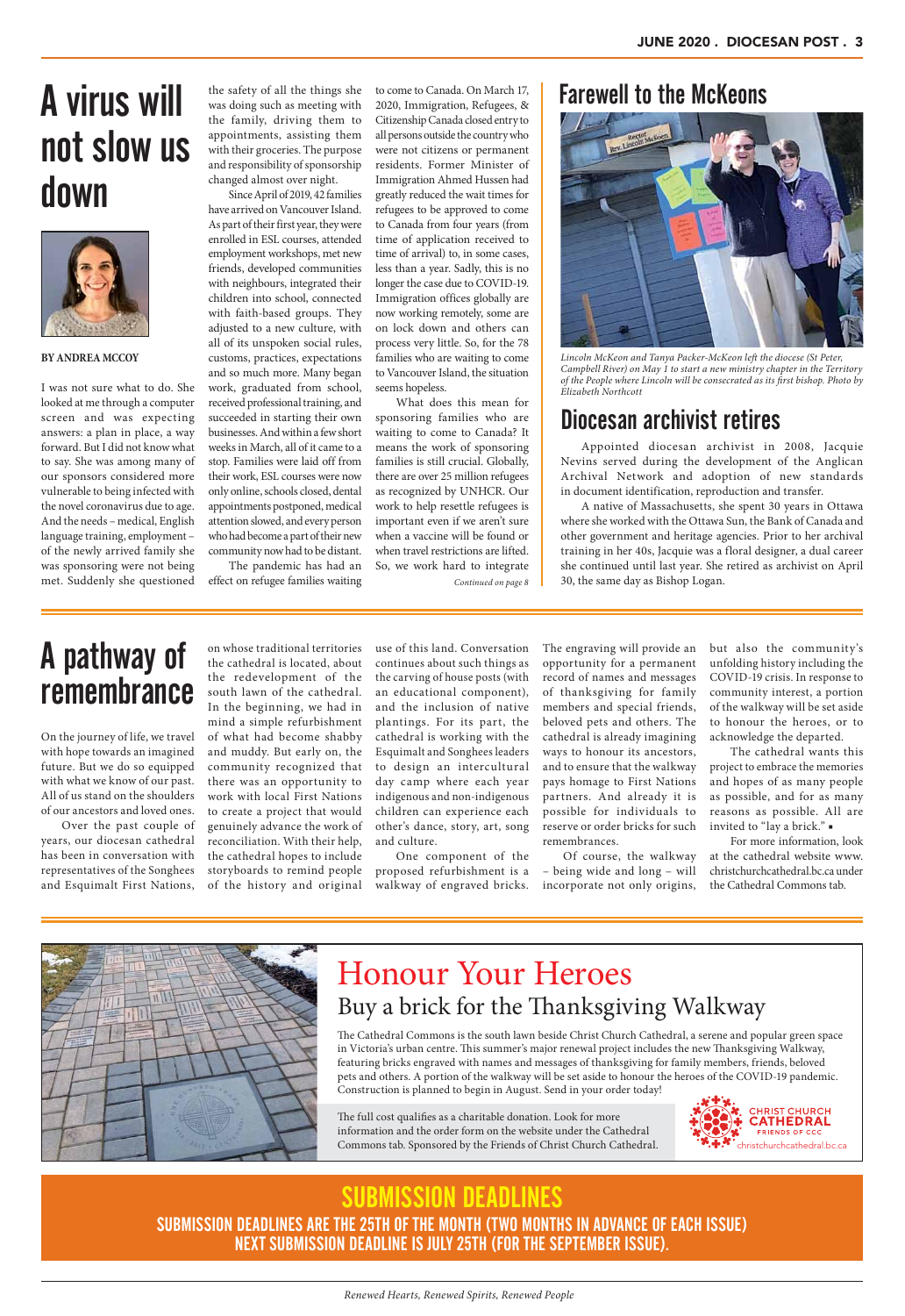#### **BY ALAN NAYLOR**

At the parish of St. John the Divine in Courtenay, there has been a "blessing box" for some time, placed outside the church on 5th Avenue. Initiated by the Rev. Anthony Divinigracia, former incumbent of the parish, and maintained now by parishioner Barb Neid, it contains snack foods such as granola bars, crackers, canned soup, juice boxes and so on. It also has a notice that invites passersby who need food, to help themselves or to donate food as they are able. The notice adds "Above all, be blessed!"

Since the closure of the church due to the pandemic,

we have noticed an interesting phenomenon. An increasing amount of additional food (such as bags of rice and pasta) has started appearing in the blessing box. Recently people placed a few books in the box as well for anyone's reading pleasure. We have no idea where these additional items came from, but it appears the local community is taking shared ownership of our blessing box. A silver lining to the pandemic cloud! ■

*Alan Naylor is interim priestin-charge, St. John the Divine, Courtenay.*

# Blessing box overflows with kindness

# Reflections on our isolation

#### **BY ANITA HADLEY**

As we continue to prepare ourselves for the Sunday readings common to Christians around the world, we do so in the spirit of the early Christians who *"devoted themselves to the apostles' teaching and fellowship, to the breaking of bread and the prayers."* (Acts 2: 42)

Word of God, Word of Life is a Bible study group at Christ Church Cathedral that continues to meet every Wednesday morning, only now we 'gather' on Zoom to study and discuss the three readings for the following Sunday services (also online).

How well does this work

online? Like many others, we have learned that it is possible to keep in touch via an electronic platform. We have learned to change from an intimate meeting around a table to a virtual gathering from the comfort of our own homes. Indeed, using this platform has made it possible for others to join us whose insights enrich our exchanges. While we are still mastering the intricacies of the technology, we are making it work for us. And we are finding that it is still possible to experience an atmosphere of trust, respect and friendship, all bound together by readings from our faith that continue to nourish us in these days of social isolation. In short, this new way of studying and sharing together works!

> When asked in a recent session how she's enjoying this temporary virtual world, 11-year-old chorister Elysse said she misses her friends and teachers. She is certainly not alone in this sentiment. But until we can all be together again, choir directors, like all of us, will continue to do everything possible to sustain what they believe to be most precious.  $\blacksquare$

## **Choristers** unmuted

Technology is making it possible for us and our scriptures to keep connected. ■

# Bible study finds new platform

#### **BY DONALD HUNT**

It's Wednesday afternoon, after a long day of online classes for our cathedral school's young choristers. Since my home keyboard has no speakers, I set up (alone) at the piano in the vast cathedral nave with my laptop to one side, a stack of repertoire to the other – music that our choristers know already and love to sing.

Can you run a choir via Zoom or Google Meet? The short answer is "no." However, like many choir trainers, I am still finding ways of using these media to keep our cathedral school's young choristers engaged.

Once a week (instead of the usual four mornings a week during a normal school term) I run several short small-group sessions for these committed choristers, aged 8-13. Each session unfolds in a similar way: a check-in on how the week has gone, a warm-up (with all singers muted), some pitchidentification games, work on a couple of pieces (again, with singers muted), and a farewell until the next week.

Because of the inherent time-lag, the only unmuted singing possible is if individual choristers agree in turn to step onto the tightrope and sing a solo passage, without piano accompaniment. Luckily, most are keen to strut their stuff when it's the Anglican choral tradition chart toppers: Ireland's *Greater Love,* Haydn's *The Heavens are telling*, Rutter's *The Lord* 

*bless you and keep you*. You get the idea.

Can they work on the finer aspects of choral singing such as blend, balance, ensemble, stagger-breathing? Of course not. But one of the things I've learned during this pandemic is the importance of maintaining a sense of community and momentum to the extent that technology allows it.

*Donald Hunt is the director of music at Christ Church Cathedral.* 

#### **BY JUDE CHILLMAN**

As someone who has worked from home for many years and no longer has children at home, I am used to not seeing people other than my spouse for days at a time unless I make the effort to get out. I am fortunate to still have work coming in and have deadlines that are not daily targets. I love the freedom to come and go (under 'normal' circumstances) according to my own timetable but know that many people are struggling with working at home under the new normal. Self-motivation can be hard, concentration can be difficult, and distractions are many, but it can be done. I can't offer clever ideas to help people who have to work around having children in the house all day but I have found that the simplest ways to stay focused for work are to get dressed in the morning (don't stay in your PJs), set the computer up on a table/desk (not my lap), start at the same time as when going to work, ignore my cell phone (important one), take breaks at the usual times and finish at a set time. In other words, build a routine if possible. Treat your working day as though you were still in the office. We are creatures of routine and ours are being severely disrupted right now so building new ones can help stabilize us and reduce anxiety.

Many of us are blessed with access to a huge variety of social media through which to chat, pass on information and keep an eye on each other but remember the old-fashioned phone call as well. We can use these media to their best effect if we don't keep checking for updates, give ourselves space to take a break from the bombardment of news (good, bad and fake), check our facts before passing so-called information on and are kind to ourselves and other people. This, too, shall pass. ■



*Jude Chillman, St Philip-bythe-Sea, Lantzville*

### Building a routine

*Cathedral Director of Music Donald Hunt takes his young choristers through their vocal exercises on the Zoom platform while sitting in an empty cathedral.*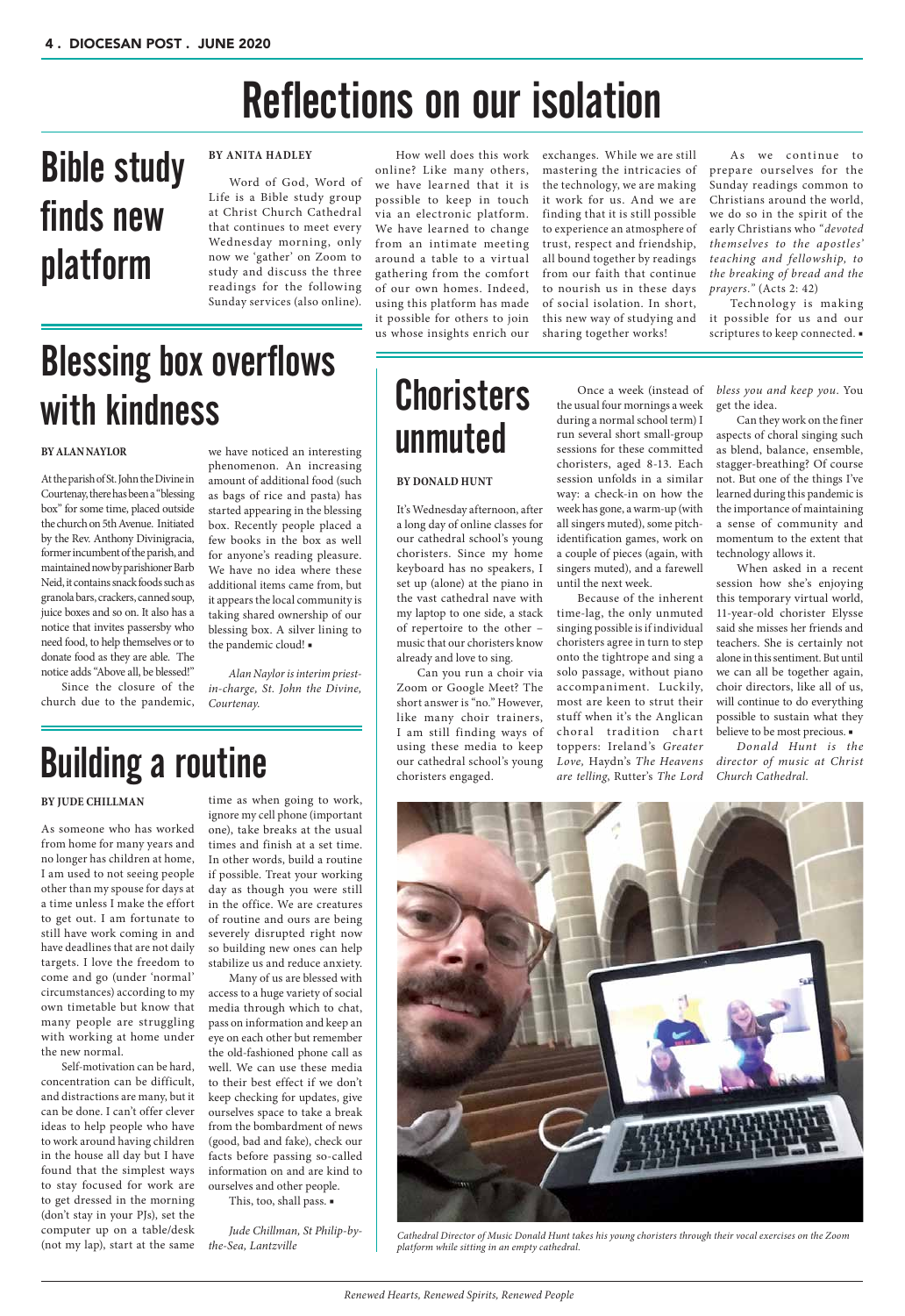safe protocols, sharing in both the diocesan vigil and a vigil for their own parish. They found that the antiphonal nature of the candle lighting echoed the call and response nature of our engagement with one another across short and long distances.

 Incumbent at the Parish of Central Saanich, Lon Towstego, said, "It was a paradoxical moment to 'join' with others from our beloved diocesan church and light the paschal

### Gifts of love for a memorable birthday

dreading it because of social distancing from my children and family. I woke up in the morning to a phone call from my son, and as we were talking, my cell phone rang. My granddaughter asked me to go to the window. When I looked out, there to my amazement were my daughter, son-in-law, and my two granddaughters standing on the sidewalk two floors down. "Happy Birthday Nanna we love you" was written in chalk on the sidewalk. This was 8:00 a.m., and my family members had been busy for an hour using their artistic talents. Needless to say, I was reduced to tears of joy. This birthday in 2020 will be one that I remember because I received not presents, but the gift of love and

memories from all my family and friends.

Our minister, Dawna Wall, is doing services remotely from her back yard. They keep me focused on the love of Christ, and his death and resurrection. My faith in people is stronger than before, and I keep in touch with many parishioners through emails, and phone calls. My life has been enriched by this depth of caring. ■

#### **BY NANCY PAXTON**

This time of being home and being a single person in an apartment that doesn't allow pets has been a difficult. I'm sure that I'm not alone in this position. I have found that you must have a routine to go through, and it gives a feeling of

accomplishment when you look back on your day. It is easy for a feeling of loneliness to set in, if you don't get outside and go for a walk and look at the beauty in this world that God created for us to enjoy.

This year my birthday was on Easter Saturday, and I was

#### **BY SUSANNE REUL-ZASTRE**

May 4 was the 17th anniversary of my appointment as director of music at St Luke Cedar Hill in Victoria, and a quarter of my volunteer choristers have been with me that long. The weekly rhythm of Thursday rehearsals and Sunday services has shaped our routines during the church year and in our personal lives.

Weeks of provincially prescribed social and physical

prayers and faithfulness of a place."<br>The

distancing has resulted in the continued shutdown of Anglican churches across the province. This means, as a church choir, missing rehearsals and services, including a musically rich Holy Week with special rehearsals and anthems. Ergo: the physical, emotional, and spiritual benefits of singing as a choir has vanished! Studies have shown that singing together helps strengthen the feeling of togetherness, regulate the heartbeat, reduce anxiety and depression, improve the feeling of social well-being and strengthen the respiratory system and vocal muscles.

prayers and faithfulness of the vigil provided a "balm of hearing" for Gyllian Davies, incumbent of the Parish of Salt Spring Island, as she held the Christ light on behalf of her community. "It was heartwarming to see faces and hear voices from across the diocese."

Most of all, however, let me address the grief I feel as a conductor that the privilege of making music and spending quality time with a group of singers has been temporarily removed. At this point, holding meetings or a rehearsal via

### How COVID-19 has ripped apart our church choir and united us in a different way



Zoom just isn't practical or useful for our group, especially as not every member likes or knows how to use a computer or is online in the first place. My band-aid solution for now has been to regularly send weekly Thursday and Sunday check-in messages to every chorister who has email and phone those who don't. From their email replies and phone chats it is obvious how caring a group of singers we have a St Luke.

Livestreaming the lighting of paschal candles outside the church buildings served as a reminder of our joy and our sadness, and echoed the mingling of life, death and resurrection that shapes the Christ story and our earthly realities.

> Unfortunately, at the beginning of April I joined the growing demographic of those who know somebody personally who was infected and passed away from COVID-19 (a fellow organist and choir master). I was so relieved when the twoweek incubation period was over and every single one of my choristers was (and is still) ok. And for the record – once the gathering restrictions are lifted – each one of my choristers will

Andrew Twiddy and Christine Muise, clergy from St. Anne and St. Edmund, Parksville, worked to light the paschal candle while observing

> receive a LONG bear hug from me at the first choir rehearsal.

> Oh, how I am looking forward to playing our Casavant organ again with PEOPLE in the church! ■

> *Susanne Reul-Zastre is music director and organist at St. Luke, Cedar Hill.*

*The weekly rhythm of Thursday rehearsals and Sunday services has shaped our routines during the church year and in our personal lives*

*The church is not the building. It is the people, the body. But throughout history our buildings have been spaces of refuge*

# Livestreaming creates unusual vigil

candles…The basis of our faith is memory and moving out of death and into life: the light of Christ shines!"

Paradox shaped Meagan Crosby-Shearer's ref lections about the event. The incumbent at St. Matthias and co-prior of the Abbey Church said the event was, for her, heartbreaking, "I stood in the falling dark with the lit candle and folk came and stood on the sidewalk and listened and watched and asked eagerly if this meant the church was finally open again.

"I offered to pray and hold them in the light, but had to tell them that no, we were still closed. "The church is not the building. It is the people, the body. But throughout history our buildings have been spaces of refuge," she said. "Places for those who need a light in the dark, a word of hope, even just to sit the presence of the stored

MJ Leewis-Kirk, incumbent of St. Peter, Quamichan, found that the joy of Easter, which had been elusive amid a COVID-19 reality, found its way to her. "It felt great to see everyone and now it feels like Easter! Oh my, I am so looking forward to a great celebration when we are able to open our doors! Alleluia! Christ has risen!" ■

*Dawna Wall is incumbent at St. Michael and All Angels, Victoria, and archdeacon of the Selkirk region.*

#### **BY DAWNA WALL**

*I will hold the Christ light for you, In the nighttime of your fear, I will reach my hand out to you, Speak the peace you long to hear.*

*- Verse 3 from Sister Let Me be your Servant, Common Praise, #500*

As church buildings were quickly closed to reduce the spread of COVID 19, clergy from across the diocese scrambled to find ways to faithfully observe Holy Week and Easter amid restrictions. The Easter Vigil, which begins with the kindling of the new fire, the lighting of the Christ candle and sharing the sacred story of salvation from the beginning of creation to this moment in time, was scrapped. But, a desire to hold the Christ light in the nighttime of our pandemic fear brought clergy together to create an unusual vigil.

Craig Hiebert, incumbent at St. Mary, Oak Bay, researched the possibilities and conducted trial runs for the vigil. On Holy Saturday, he hosted a livestream event where several priests and deacons from across the diocese made their way to their various parishes. As they held the Christ light for parishioners, Bishop Logan prayed and David Stratkauskas, music director at St. John the Divine, Victoria, sang the Exsultet.

Faith in Formation

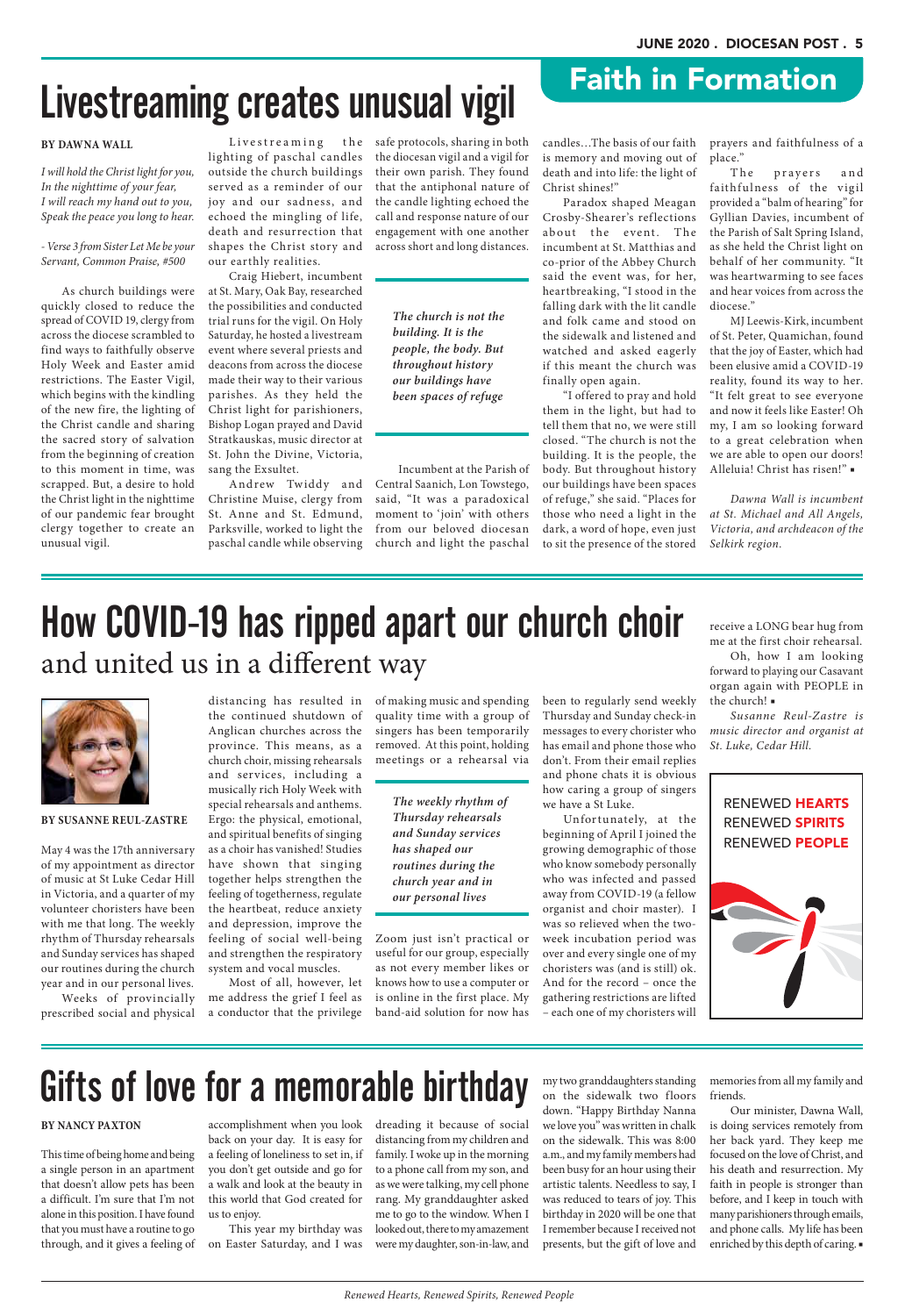### **Art Sustains us** contract. That we are fortunate music from great choirs, follow art and the visual story of The to Jesus's musculature, the hard to a less in the hard to a standard the standard standard the standard stan

stone seems to transform into a moving, flowing force. Mary is depicted as young, tall, strong. The purists might carp that she is presented as too young, too tall, and too strong.

Mary's left hand, I aver, is the defining gesture in the entire history of art. She understands God's higher purpose in the sacrifice of His Son. With her simple gesture, Mary gives Jesus to us.

 The power of art can sustain us through these extraordinary times. ■

*Rob MacLean is a former history teacher and parishioner at St. John the Baptist, Cobble Hill.*

#### **BY ROB MACLEAN**

One of the ironies of our lives at present is that, despite our official social isolation, we are drawing together as a community. When my wife and I walk along the Cowichan River, the Cowichan Estuary or the Saanich Inlet in Mill Bay, we invariably share brief, often unspoken greetings with those folks who pass by. Such greetings can be full of meaning.

For instance, Michelangelo's Pieta takes our breath away. We are reduced to a profound silence before it. We wonder how any hand can turn a block of marble into such beauty. From the cascading folds of Mary's robes

We share that feeling that we are in this together. That we are looking out for each other. That we believe in the social music from great choirs, follow the readings in our family Bible, and get up and pour another cup of coffee.

But for this art lover, digital services have been the springboard to sharing my love of great art, namely Christian

We believe these discussions will be richer for it, despite the uncertainty and trauma we are currently experiencing. As we navigate these days in the wilderness, consider these questions: How will our efforts be different art and the visual story of The Passion. The excellent slide show of The Passion imbedded into our parish's Good Friday service inspired further Zoom sessions. Smaller groups of art lovers and Christians were able to gather online and take a 'slow look' at 20 famous art works depicting the last hours of Jesus, from Leonardo da Vinci's Last Supper to Caravaggio's Deposition.

### **Transforming** futures: an update

contract. That we are fortunate to enjoy all this space to share with each other as we walk. Curiously, this irregular attendee at St. John the Baptist

in Cobble Hill feels that he has also drawn closer to our parish community over the past few weeks. The intensity of Easter worship will foster that: four church services in eight days, all from the comfort of our home.

Zoom technology allows me to survey my fellow parishioners at my leisure, most of them coyly identified by a name at the bottom of each rectangle. Ah, so that is his name...now I will remember her. And so on...

Zoom services allow me the opportunity to hear sacred

> of Easter, we hold fast to the knowledge that we are resurrection people and God is with us, always. For now, the immediate demands must take our full attention. But the people of God come through desert experiences

stronger because of them. In time we will be back together again, ready to continue to transform the kingdom, together. May you all find comfort and solace in these days. The Lord is with you.

about Transforming Futures are bound to look different after we have gone through this together. after our experience of the pandemic? Do things we thought terribly important matter less? Do things we rarely thought of matter more? What does it mean to be Christ's church in the world? In this season

*Continued from cover*

*Mary's left hand, I aver, is the defining gesture in the entire history of art. She understands God's higher purpose in the sacrifice of His Son*

### Treasures old and new



### **Reflections BY HERBERT O'DRISCOLL**

I have two handsome books in my study that I have come to realize are far more than books. They are treasure chests, bound in leather and lettered in gold. One is called the *Book of Common Prayer (BCP)*, the other the *Book of Alternative Services (BAS)*.

From the late 16th century to the mid-20th century, the BCP was the text with which all Anglicans once worshipped, and many continue to do so today. However, the BAS has taken its own place with many Anglicans, and there has developed much experimenting with liturgies beyond both books.

*this thy table…trusting in our own righteousness but in thy manifold and great mercies. We are not worthy so much as to gather up the crumbs under thy table…*

Now a list from the pages of the BAS

1. A powerful succinct summing up of Christian faith used in the Eucharist: *Christ has died: Christ is Risen: Christ will come again.*

2. From a prayer translated from the Dutch for use in the Burial Offices: *God of grace and glory, we thank you for N. who was so near and dear to us, and who now has been taken from us. We pray that nothing good in this woman's life will be lost… and that everything in which she was great will continue to mean much to us now that she is dead…*

3. Litany of the Holy Spirit: *Come Holy Spirit, breath of God, give life to the dry bones of this exiled age, and make us a living people, holy and free.*

4. From Thanksgiving for the Gift of a Child: A prayer for a child born handicapped: Note how sensitively this prayer is given its title. What is made primary is the child, not the handicap. *God, grant us*  *he (or she) will live a life full of dignity and worth…*

5. From the Occasional Prayers, a prayer for those suffering from Addiction: … *look with compassion upon all who through addiction have lost their health and freedom… remove the fears that attack them, strengthen them in the work of their recovery, and to those who care for them, give patient understanding and persevering love…*

6. From the Blessing of a Marriage: *Let their love for each other be a seal upon their hearts, a mantle about their shoulders, and a crown upon their foreheads. Bless them in their work and in their companionship, in their sleeping and in their waking, in their joys and in their sorrows…*

My own experience came from being of a particular generation. I came to know the BCP as a seven-year-old choirboy in 1935. By 1965, I had been formed as an Anglican by its beauty. I knew large sections of it off by heart – psalms, collects, *understanding, compassionate and accepting hearts, and the gifts of courage and patience to face the challenge of caring for (our child). Let your love for us show forth in our lives, that we may create an atmosphere where*  come to treasure. *Herbert O'Driscoll is a retired priest and a prolific author and hymn writer.* ■ *comes, the busy world is hushed, the fever of life is over, and our work is done.* 7. From the prayer of Humble Access before receiving Communion: *We do not presume to come to those that have desired us, unworthy as we are, to pray for them. And those whom we have forgotten, do thou O Lord, remember.* 4. From Family Prayers: *For life and health and safety, for power to work and leisure to rest, for all that is beautiful* 

7. From the Commendation in the Burial Offices: *You only O Christ are immortal, the creator and maker of all; and we are mortal, formed of the earth, and to earth shall we return…All of us go down to the dust; yet even at the grave we make our song: Alleluia, Alleluia, Alleluia.*

There is my list of treasures. My hope is that you may roam in these two books and find material that you will

*in creation and in the lives of men and women, we praise and magnify thy holy name.*

5. From Psalm 84: *O how lovely are thy dwellings, thou Lord of hosts! Yea, the sparrow hath found her a house, and the swallow a nest where she may lay her young, even thine altars, O Lord of hosts, my King and my God.*

 6. From a prayer at Eventide: *Lord, support us all the day long of this troublous life, until the shadows lengthen and the evening* 

prayers. I know those things to this day. Beauty remains.

On the other hand, when I first received the BAS, I was interested and excited because I felt that these new forms would lead us eventually to the next generation of the BCP. For many reasons this did not happen, and I regret this.

After a few years of using both books regularly at Sunday worship, I began a quest. I would like then to offer two short lists of treasures found on their pages.

Seven things I treasure from the BCP

1. An Offertory Sentence: *You know the grace of our Lord Jesus Christ who, though he was rich, yet for your sakes he became poor that you through his poverty might become rich.*

2. The Collect for the fourth Sunday after Trinity: O God, increase and multiply upon us thy mercy, that we may so pass through things temporal, that we finally lose not the things eternal.

3. General Intercession: *Remember for good all those that love us, and those who hate us, and* 

*I have two handsome* 

*books in my study that I have come to realize are far more than books. They are treasure chests, bound in leather and lettered in gold. One is called the Book of Common Prayer (BCP), the other the Book of Alternative Services (BAS)*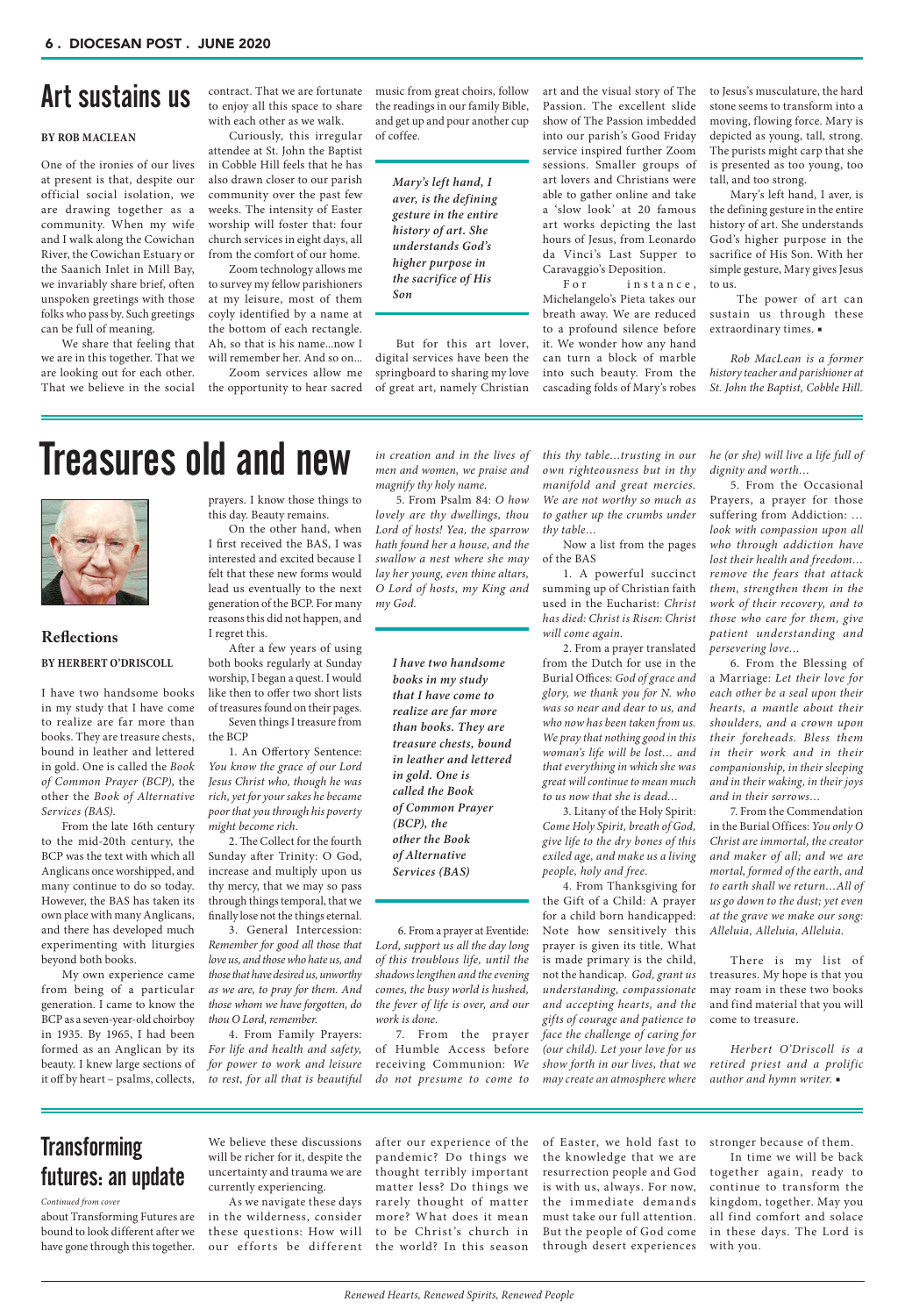*Renewed Hearts, Renewed Spirits, Renewed People*

# a purpose

#### **BY JILLIAN HARRIS (SNUMITHIYA)**

### *A Q&A feature on Island Anglicans*

*Jillian Harris was scheduled to be ordained as a deacon on March 28, but the service was cancelled due to church closures as a result of COVID-19 restrictions. St.Peter, Quamichan is her home church.*

I was born in Duncan, at the King's Daughter Hospital and raised on the tiny Indian Reserve of Tsussie which is only one square mile in size and part of the Penelakut Tribe. Tsussie is located near Crofton in the shadow of the big pulp mill located there. The land where my home is located belonged to my great-grandparents, Old Bob and Annie, who cleared, fenced, and farmed the land when they were displaced and relocated from my greatgrandfather's home at Kuper Island's Limalche Village (which a Royal Navy gunboat fired on in 1863). Old Bob and Annie were prosperous farmers for the time, raising

cows, chickens, and caring for prize-winning fruit trees and roses. Life as I remember it was joyous: playing with my cousins on canoes and fishing for bullheads in the creek that ran through our village.

My mother came from a very strict Presbyterian background, and my father was a hostile Roman Catholic. Both were raised in institutions (my mother in an orphanage and my father in an Indian residential/ industrial school). Despite their histories of abandonment, displacement, and abuse, both my parents were spiritual as well as ritualist (church being their choice of ritual). My mother became a Roman Catholic so that I would be legitimate in the eyes of the Church and be eligible to enroll in the local Indian day school; my father followed the Indian Shaker Church where he became an ordained travelling missionary and a renowned preacher (from BC to California). The exposure to the way my parents expressed their spirituality in church has had much influence on my perspective today. As a travelling missionary, my father was often called to private homes for "house worship" as well as to Washington State, Oregon, and California to preach. My mother was the chairperson of the parish council and a staunch social activist who did work in discerning changes for Indigenous people in the church following the direction of Vatican II. Mom played the organ for worship at our little church on Sunday mornings, and on Sunday and Wednesday evenings she would be called to play the piano at the Indian Pentecostal church.

When I was five years old, I dreamed that one day I would be a missionary. In my Indigenous tradition the name that was chosen for me determined what I would become. With the receiving of my traditional name I became "ordained" into a traditional occupation for life – I am a traditional funeral worker. As an Indigenous woman, my struggle to be a human being with a purpose has many times been painful and lonely. God has sent many special, courageous women who believed in my journey and were companions, mentors, and defenders enabling and supporting my journey. I wanted to be a missionary in Africa, so I went to Africa. I wanted to know how the church could call my Indigenous ways heathen, so I went to missionary training in England and learned about "the church." I wanted to be a missionary: an Indigenous

# Living with cows, chickens, and caring church following the direction **Faith in Foundation**

Christian woman bringing the Gospel to "the People."

In my day there were not many work options for "Indians." There were few, if any, models for directing a path to gainful employment in professional fields. Service jobs – maid, waitress, house cleaner or office clerk – were some of the employment options in my young life. Going to university was rare.

In my teenage years I was a cleaning assistant in a rest home, and I took a waitress training course and could only get a job in a Chinese restaurant; I took office training at vocational school after high school and became my band's first band employee. Over the years I held several jobs in the secretarial field before I met this amazing woman while I was living in Washington State who said, "Have you ever thought about going to college?" I was introduced to the field of counselling, community organization and social development through working at the Seattle Indian Health Board as an outreach worker and then as an executive secretary to a tribal council.

I have spent a lot of time clearing brush and weeds to create my path. The Creator, God, has sent special people to advocate, hold open doors, and has often been the voice

calling for doors to stay open to give me a chance. After many years feeling unworthy to enter the hallowed halls of higher education, I was called by my younger son who needed a ride to his college classes. He said, "Mom there's one more position in the Arts One First Nations Studies. Why don't you apply and then I'll have a ride to school?" What followed were a few years in the Bachelor of Arts in First Nations Studies program. My final paper in my bachelor's program was on Indigenous people and the Church. I found my voice. My research has taken me to places that were only in my dreams. I was sponsored by a group of people who thought I might like to see what the Vancouver School of Theology Native Ministries program was all about.

The greatest challenge I see for the Anglican Church is finding a way to be "church" for those who have been marginalized, ostracized, criticized or disillusioned in this time of materialism and self-gratification. More than ever, I see this pandemic as an opportunity to self-analyze our personal views as Christians and to look at what the value of the church has been in our lives. Facing ourselves in time of pandemic I believe that we will find what the word reconciliation means. ■

### DIOCESAN POST WELCOMES LETTERS TO THE EDITOR

#### **My Journey**

CONNECT HEARING – PRINT AD – WE HEAR YOU – DIOCESAN POST



### **Staying active is part of a healthy lifestyle. We hear you.**

Call to book your FREE\* hearing test today. **1.888.850.9979 connecthearing.ca**





corporation's Canadian business operations compared to the disclosed referral count of leading competitors. ®CAA, CAA logo and CAA Rewards trademarks owned by, and use is authorized by, the Canadian Automobile Association.

- Connect Hearing has the latest, most discreet hearing aids on the market.
- We're Canada's #1 physician referred†

hearing healthcare provider.

*We have clinics conveniently located in communities across Vancouver Island.*

#### *God has sent many special, courageous women who believed in my journey*